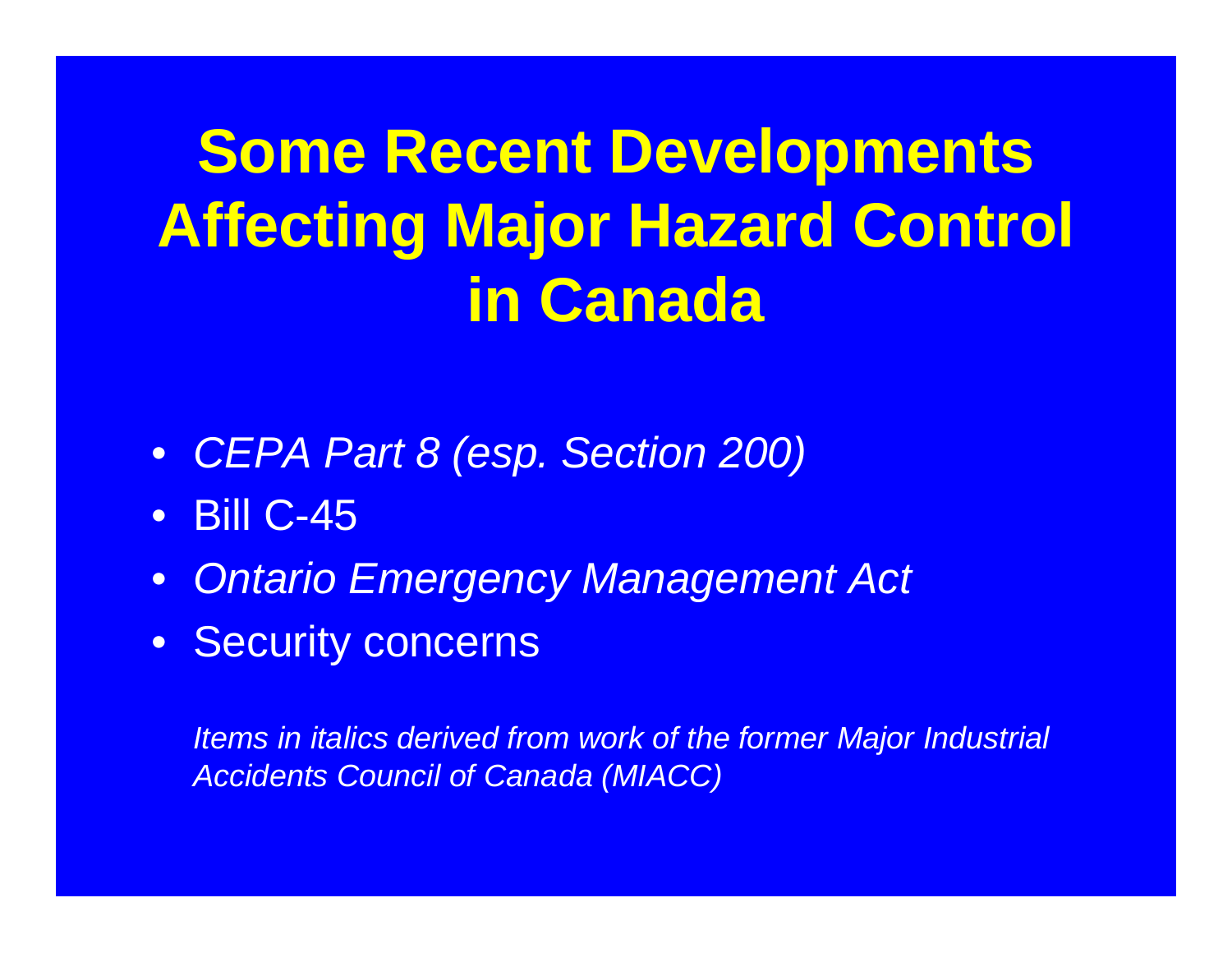## **Bill C-45: An Act to Amend the Criminal Code (Criminal Liability of Organizations)**

- Aka the "Westray" Bill
- First introduced as private member's bill by NDP, later adopted as government bill with support of all major parties
- Passed October 27, 2003
- Almost unnoticed by media!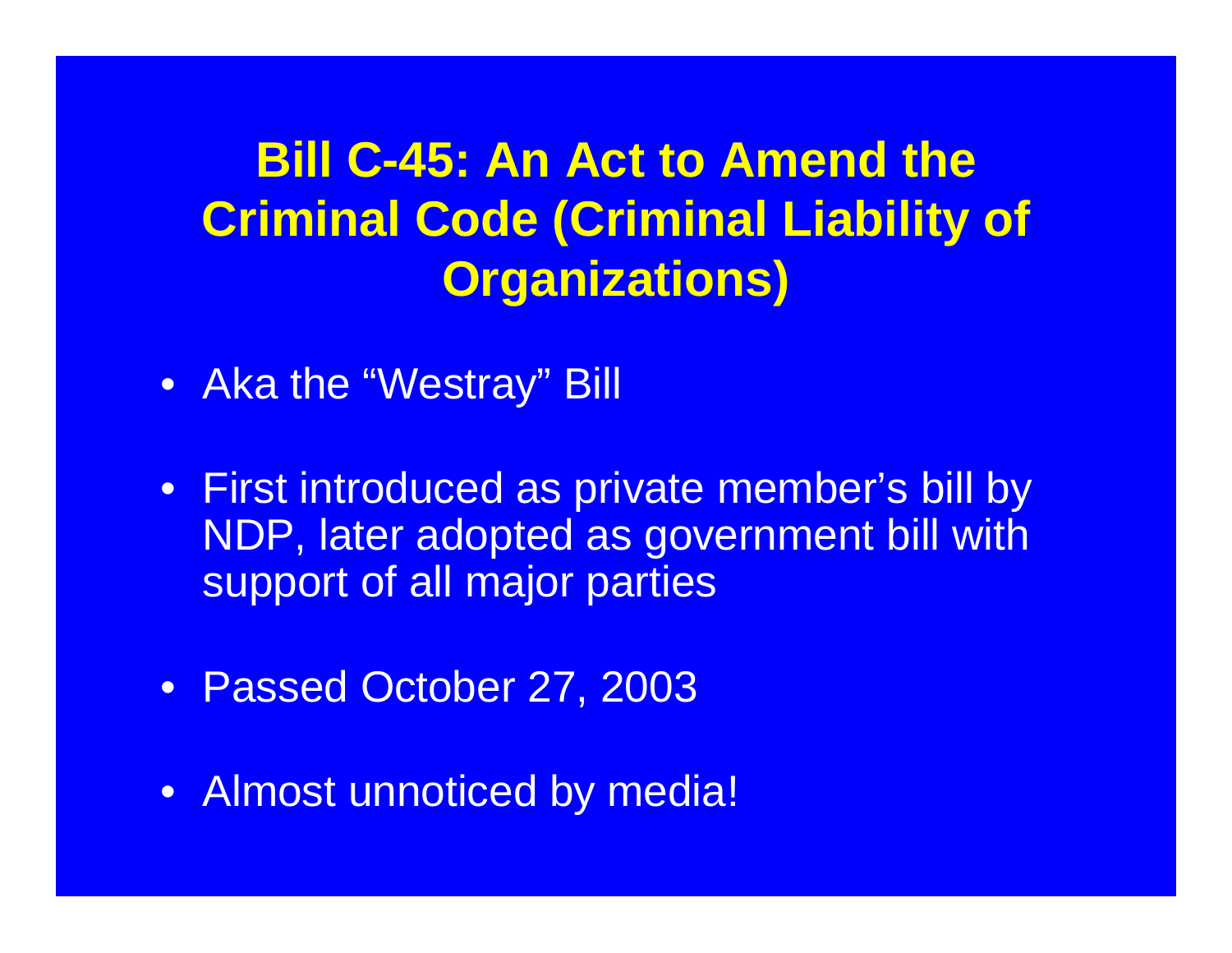### **Bill C-45 Highlights (from Legislative Summary July 2003)**

- The criminal liability of corporations and other organizations will no longer depend on a senior member of the organization with policy-making authority (i.e., a "directing mind" of the organization) having committed the offence.
- The physical and mental elements of criminal offences attributable to corporations and other organizations will no longer need to be derived from the same individual.
- The class of personnel whose acts or omissions can supply the physical element of a crime (*actus reus*) attributable to a corporation or other organization will be expanded to include *all employees, agents and contractors*.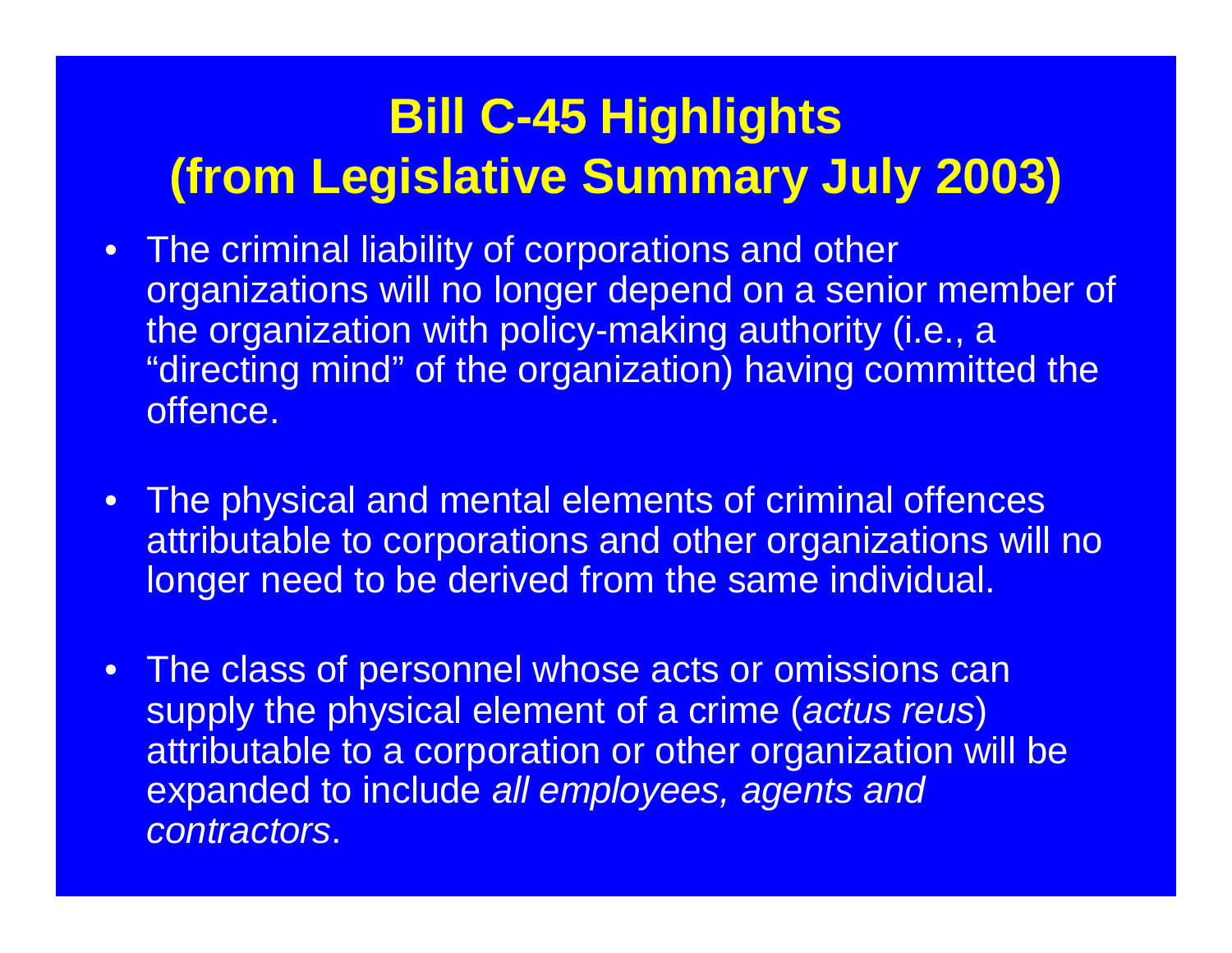### **Bill C-45 Highlights (from Legislative Summary July 2003)**

- For negligence-based crimes, the mental element of the offence (*mens rea*) will be attributable to corporations and other organizations through the aggregate fault of the organization's "senior officers" (which will include those members of management with operational, as well as policy-making, authority).
- For crimes of intent or recklessness, criminal intent will be attributable to a corporation or other organization where a senior officer is a party to the offence, or where a senior officer has knowledge of the commission of the offence by other members of the organization and fails to take all reasonable steps to prevent or stop the commission of the offence.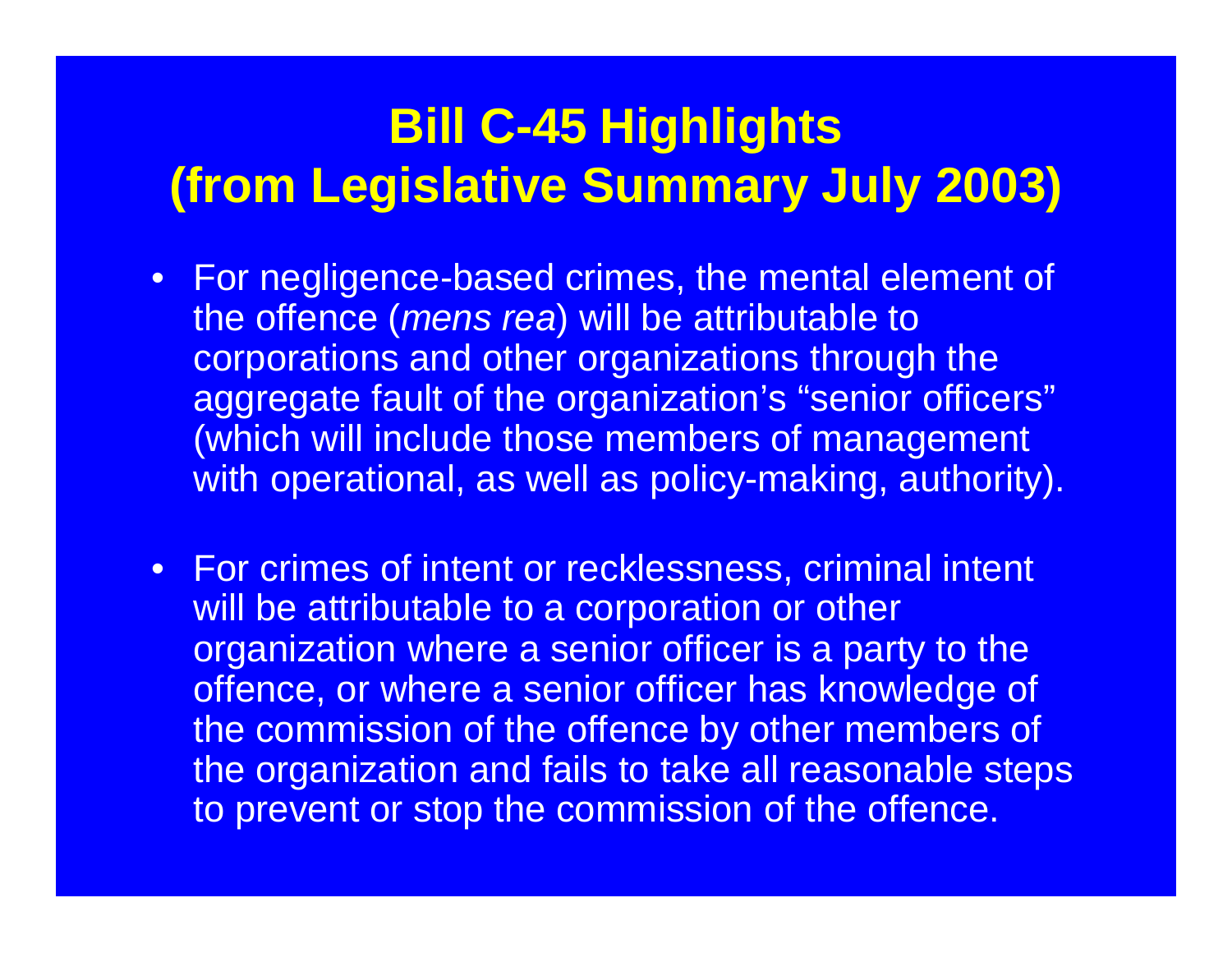### **Bill C-45 Highlights (from Legislative Summary July 2003)**

- Sentencing principles specifically designed for corporate/organizational offenders will be adopted.
- Special rules of criminal liability for corporate executives will be rejected.
- *An explicit legal duty will be established on the part of those with responsibility for directing the work of others, requiring such individuals to take reasonable steps to prevent bodily harm arising from such work.*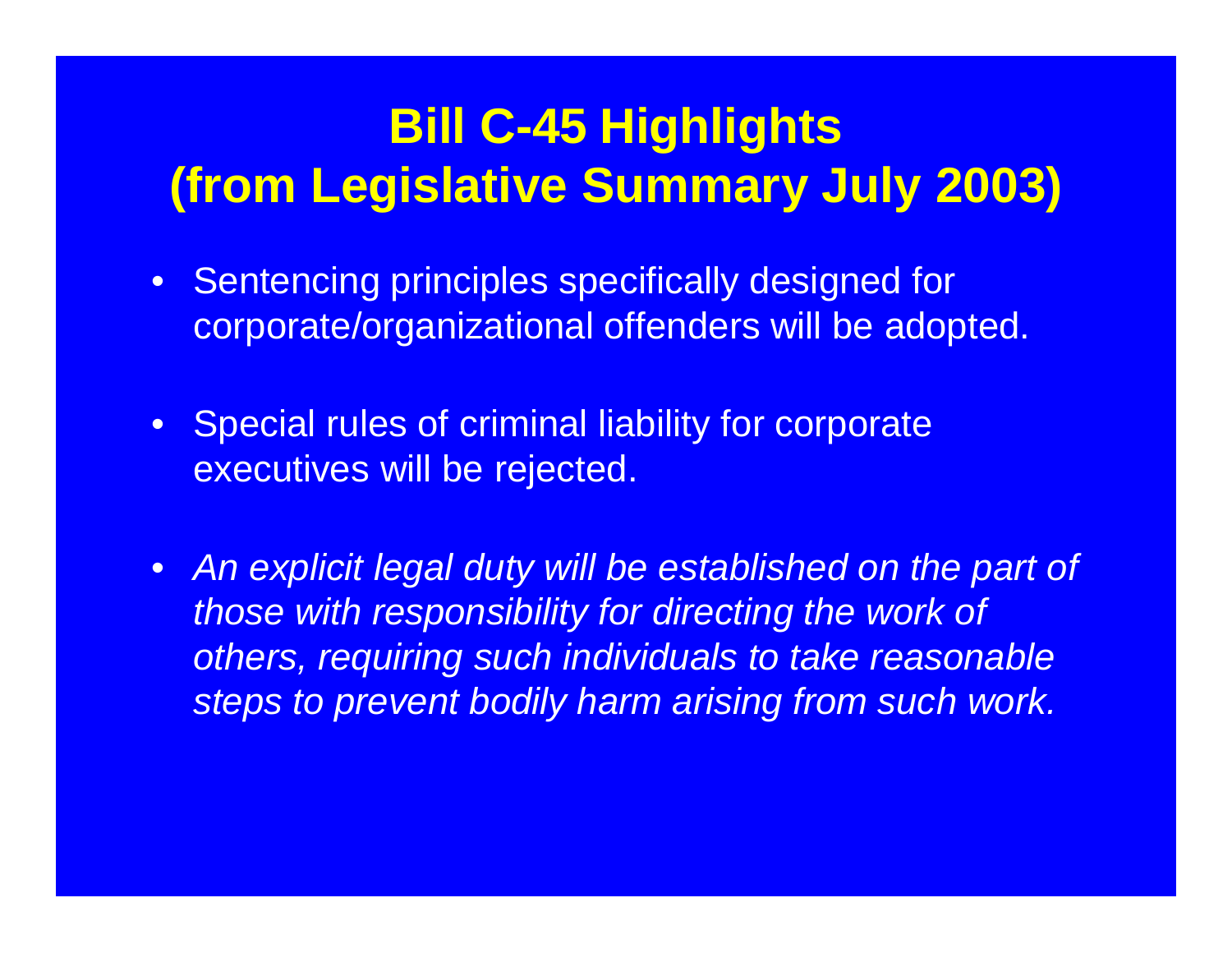## **Bill C-45: An Act to Amend the Criminal Code (Criminal Liability of Organizations)**

- Likely to be used only for serious cases
- Enforced by police
- Key suspects could be jailed until bail arranged
- Due diligence a defence but that implies knowledge and application of standard approaches to hazard control
- Consult your legal dept. for more info